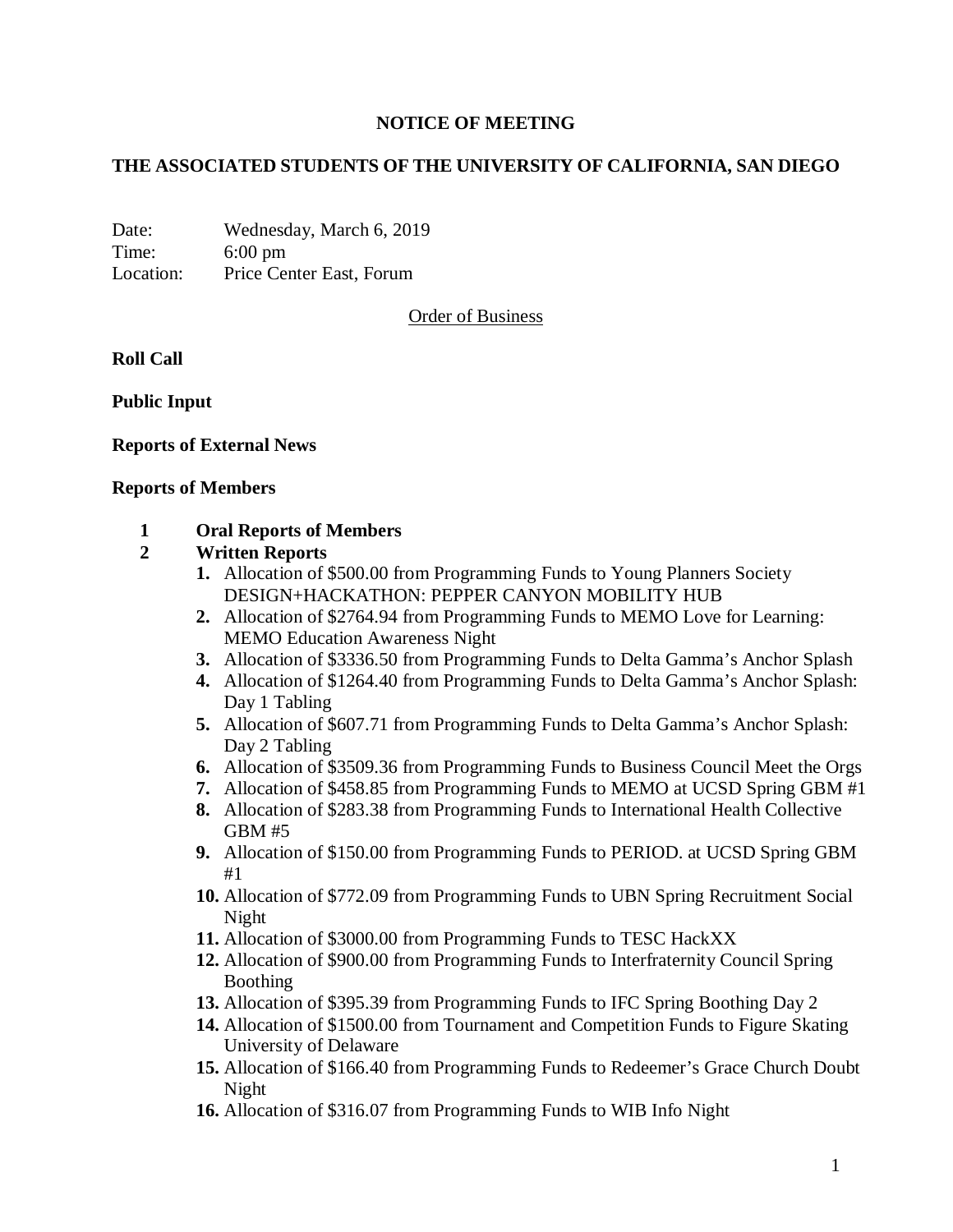- **17.** Allocation of \$978.93 from Programming Funds to UBN Spring Recruitment Info Night
- **18.** Allocation of \$191.64 from Programming Funds to HOPE Pre-Med 101
- **19.** Allocation of \$1500.00 from Programming Funds to Tae Kwon Do Club NCTA at University of Texas
- **20.** Allocation of \$919.97 from Programming Funds to BioScholars Program BioTechathalon Case Consulting Competition
- **21.** Allocation of \$919.97 from Programming Funds to BioScholars Program BioTechathalon Case Consulting Competition Day 2
- **22.** Allocation of \$300.00 from Programming Funds to Flying Sams Banquet
- **23.** Allocation of \$177.46 from Programming Funds to BSSA Office Hours Workshop
- **24.** Allocation of \$298.82 from Programming Funds to WIB Social Night
- **25.** Allocation of \$4860.00 from Programming Funds to IFC Spring Info Night
- **26.** Allocation of \$160.00 from Programming Funds to Klesis Spring Quarter Welcome Back
- **27.** Allocation of \$101.54 from Programming Funds to Chem-E-Car Project Spring GBM #1
- **28.** Allocation of \$98.00 from Programming Funds to oSTEM Qtorship Tie Dye Special
- **29.** Allocation of \$155.00 from Programming Funds to Phi Delta Epsilon Speed Meeting
- **30.** Allocation of \$400.62 from Programming Funds to ACSSA Week 1 GBM
- **31.** Allocation of \$2460.00 from Tournament and Competition Funds to Alter Ego World of Dance
- **32.** Allocation of \$309.84 from Programming Funds to PSA Culture Show Meeting
- **33.** Allocation of \$82.17 from Programming Funds to UBIC Chalk Talk 4
- **34.** Allocation of \$3000.00 from Tournament and Competition Funds to Society of Civil and Structural Engineers Cal Poly State University
- **35.** Allocation of \$120.48 from Programming Funds to ASME Graduate Student Panel
- **36.** Allocation of \$53.84 from Programming Funds to ASME Talks
- **37.** Allocation of \$2173.00 from Programming Funds to Transfer and Non-Traditional Students for Health Med School App Clinic
- **38.** Allocation of \$1280.00 from Tournament and Competition Funds to Speech and Debate Fullerton College
- **39.** Allocation of \$400.00 from Programming Funds to SILC Self Care Isn't Selfish
- **40.** Allocation of \$2600.00 from Tournament and Competition Funds to Climbing Team USA Climbing Collegiate Series
- **41.** Allocation of \$161.33 from Programming Funds to NanoEngineering & Technology Society Week 1 Social
- **42.** Allocation of \$154.08 from Programming Funds to NanoEngineering & Technology Society Spring GBM 1
- **43.** Allocation of \$700.26 from Programming Funds to Theta Tau Engineering Night
- **44.** Allocation of \$275.26 from Programming Funds to Theta Tau Skit Night
- **45.** Allocation of \$600.26 from Programming Funds to Theta Tau Professional Night
- **46.** Allocation of \$900.00 from Tournament and Competition Funds to Sleepless Collective Chapkis Dance
- **47.** Tournament and Competition Fund is officially out of funds this year and an email was sent on Friday (3/1/19) to all Register Student Organizations; please tell your constituents that we will not be adding money to this fund for the rest of the year and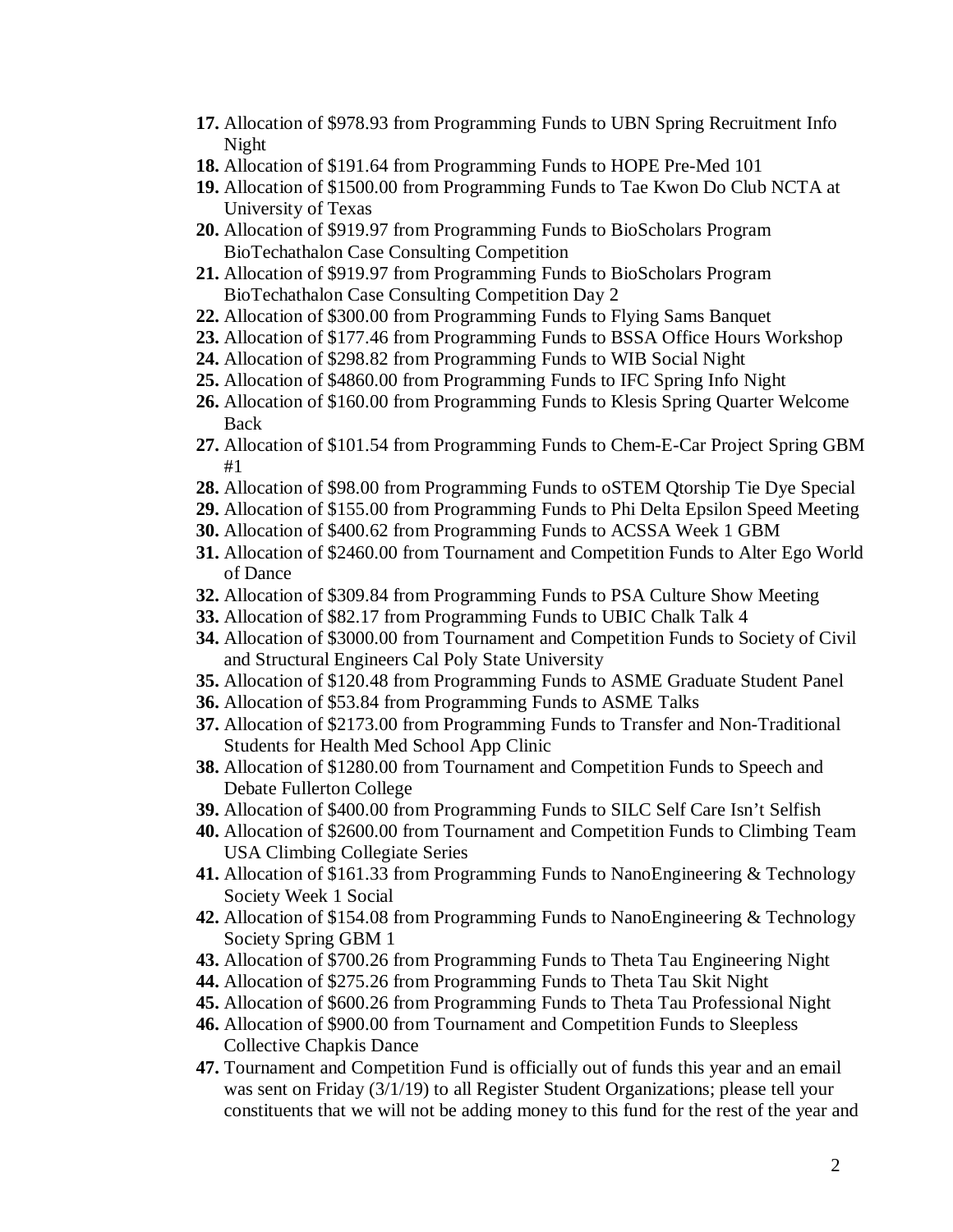they should look to the Triton Community Fund for tournament and competition related matters.

- Nathan

### **Reports of Senator Projects**

### **Question Time**

### **Reports of Committees**

- **1** Finance Committee
- **2** Legislative Committee

### **Special Orders**

**1** Special Presentation titled Question the Status Quo by Joseph Giltner

**Unfinished Business**

**New Business**

**Open Forum**

**Roll Call**

### Bills in Committee

# **Finance Committee**

**F1** Allocation of \$524.66 from Programming Funds to Phi Delta Epsilon Spring '19 Philanthropy Night. Sponsored by Nathan Park

**F2** Allocation of \$3,000.00 from Tournament and Competition Funds to Wushu Club @ UCSD UCI Competition. Sponsored by Nathan Park

# **Legislative Committee**

**L1** Appointment of Ashli Perkins as Event Intern in the Office of Student Organizations, effective Spring Quarter Week 1 until appointment of successor. Sponsored by Nathan Park

**L2** Appointment of Noah Palafox as Chief of Staff in the Office of Equity, Diversity, and Inclusion, effective immediately until appointment of successor. Sponsored by Nathan Park

**L3** Appointment of Natalie Lopez as Inclusive Advocate in the Office of Equity, Diversity, and Inclusion, effective immediately until appointment of successor. Sponsored by Nathan Park